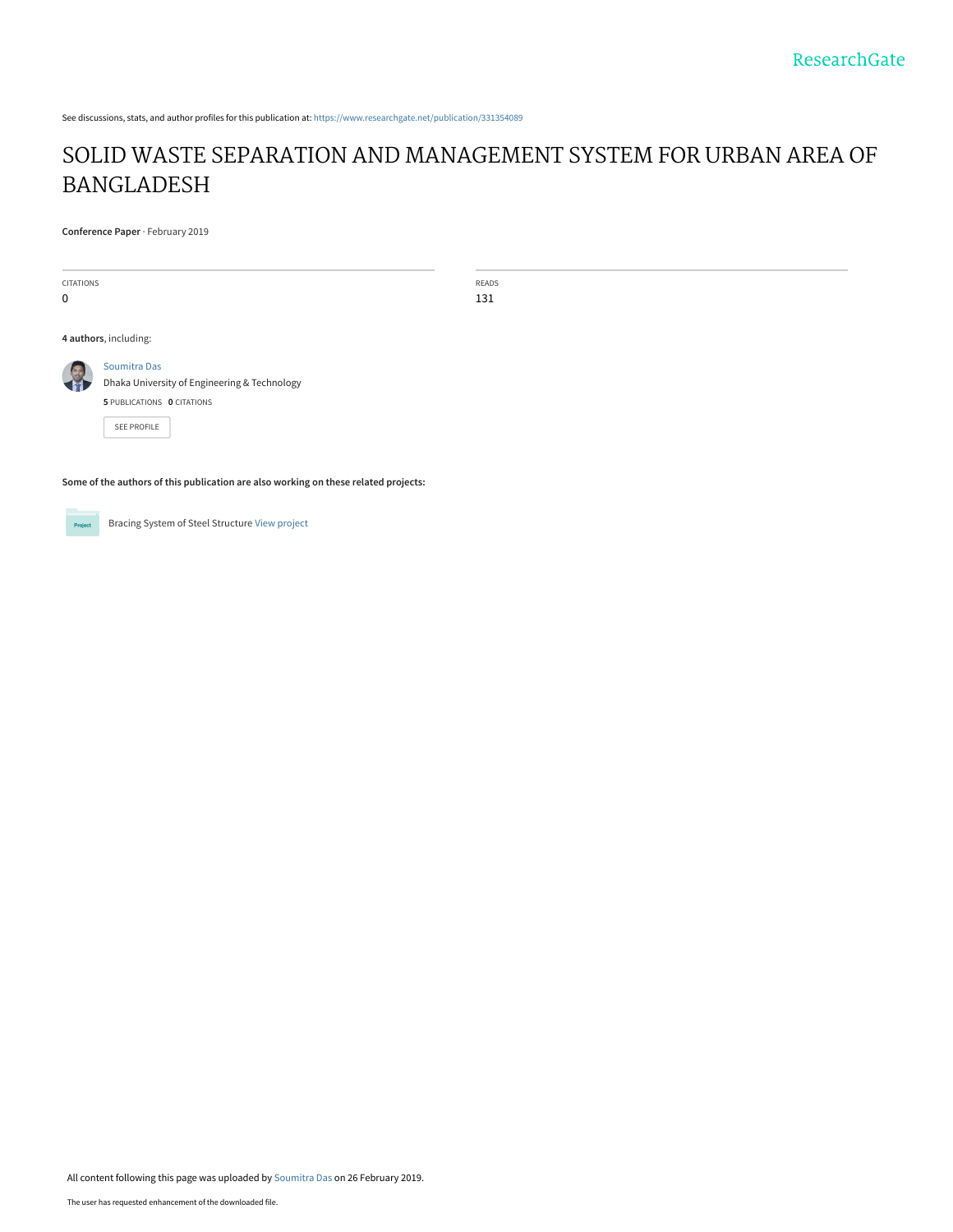## SOLID WASTE SEPARATION AND MANAGEMENT SYSTEM FOR URBAN AREA OF BANGLADESH

Md. Abdullah Ibn Faruk, M. Ashrafuddoula Dipu, Soumitra Das, and M. Touhid Sikder Department. of Civil Enineering., Ahsanullah University of Science & Technology, Dhaka,

## **ABSTRACT:**

*Solid Waste Management is a prime concern in present days regarding the environmental impact. The increased population leads to the growth of urban areas and slums which, in turn, generating a huge volume of waste. Until recently, environment was not an issue in a developing country like Bangladesh and solid waste management was definitely not the prime concern of environmentalists and the government. It is only in very recent times, when certain NGO's started working and highlighting the pathetic state of municipal waste services provision in the country, that the decision makers realized the importance of this particular aspect of environmental management. A large proportion of the waste is not properly managed and dumped in unplanned sites that are creating severe environmental hazards. According to the Economist Intelligence Dhaka is the worst city to live in and according to pollution index report 2015, Dhaka is the 7th most polluted city and Bangladesh is the 9th polluted country in the world. The objectives of the study are to explore the present status of municipal solid waste generation and its management in Bangladesh, to recommend a schematic SWM Model in order to improve the present waste management system, to reduce the use of solid waste for land fill, Waste Segregation for Bio-gas plant & Refuse Derived Fuel (RDF), Reducing MSW waste for land fill purpose, To contribute in the way to reach the goal of 2021, 2040 and millennium development & Meet up the UNEP target. It is found in the study that suitable landfill area for waste disposal will hardly be available in near future if the current waste disposal practice continues. . In Bangladesh informal sector is contributing from 3% to 15% recycling of inorganic wastes. If waste recycling gets proper government attention and assistance and if operated in environmentally sound manner, the rate can be increased to meet the UNEP target.*

# **INTRODUCTION**

Bangladesh is a densely populated country in the third world. World's eight highest populated country with population of 158.512 million (July 2014) (United Nations, Department of Economic and Social Affairs, Population Division .World population prospect: the 2012 revision) and one of the fastest urbanizing countries, is a land of physical, climatic, geographic, ecological, social, cultural and linguistic diversity. At present there are 522 urban centres in the country including 298municipalities and 11 City corporations. The annual population growth rate of approximately 4 percent in urban areas in Bangladesh is concentrated in a few large cities. Dhaka with 13 million people accounts for about 40 per cent of the total urban population (UN HABITAT, State of the World's cities 2008-2009).It is predicted that by 2020, 2030 and 2050 about 50, 80 and 100 million people will be living in Bangladesh's towns and cities respectively. The increased population leads to the growth of urban areas and slums which, in turn, generating a huge volume of waste. Until recently, environment was not an issue in a developing country like Bangladesh and solid waste management was definitely not the prime concern of environmentalists and the government. It is only in very recent times, when certain NGO's started working and highlighting the pathetic state of municipal waste services provision in the country, that the decision makers realized the importance of this particular aspect of environmental management. A large proportion of the waste is not properly managed and dumped in unplanned sites that are creating severe environmental hazards. According to the Economist Intelligence Dhaka is the worst city to live in and according to pollution index report 2015, Dhaka is the 7th most polluted city and Bangladesh is the 9th polluted country in the world.

#### **Background study**

Solid waste generation has facing myriads of problems with the growth of population. of Municipal Solid Wastes (MSW) continues to remain one of the most neglected areas of urban development in Bangladesh. The 6 metro cities and pourashavas in Bangladesh generate about 13,332 tonnes ( Sinha ,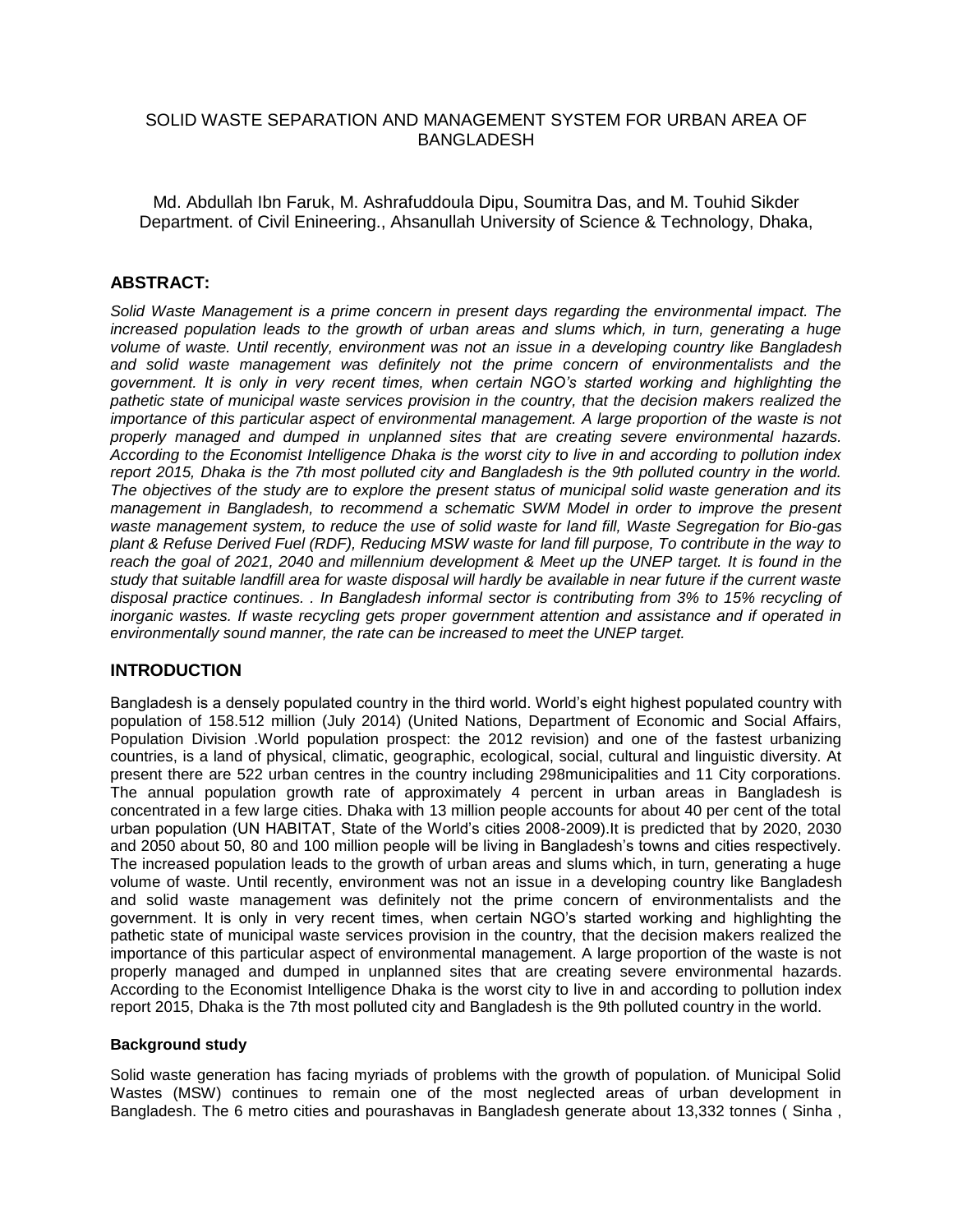2006) of such wastes per day. Piles of Garbage and wastes of all kinds littered everywhere have become common sight in our urban life. Magnitude and density of urban population in Bangladeshis increasing rapidly and consequently the Civic bodies are facing considerable difficulties in providing adequate services such as supply of water, electricity, roads, education and public sanitation, including MSW.

# **METHODOLOGY**

As Bangladesh still a low income country its highly hard to implement mechanical / auto system to the all sector of waste management like develop country .We should think solution at our perspective that system can be more economic, easy to applied or handle , safe and can be turned into much better option of solid management system in the future. It is seen that both developed and developing country, they collect mixed solid from sources with manual process(now a day's western country turned it into mechanical) and take them to the damping site than only develop country process the mixed solid waste mechanically and then separated waste take into the plant to convert energy. But in developing country like Bangladesh they just remove some recyclable material at the manual process and maximum waste used as to fill up low land without ensuring any environmental aspect. That creates most environmental Hazarders. We Bangladesh highly shortage of energy and fuel emphasizing this point we should install such a system for solid waste management that we can easily recover energy.

Maximum study shows that in management system they collect mixed waste from sources that means a huge volume of solid waste have to travel that cost much. If u can implement segregation of solid waste in the point of sources its can reduce the volume of solid waste as well as reduce the cost of management.

A statistical data of solid waste generation of Bangladesh is given below with the increase of population:

| Year  | Population    | Yearly %<br>Change | Yearly<br>change | % Urban<br>Populatio<br>n | Urban<br>population | Waste generation<br>(ton/day) |
|-------|---------------|--------------------|------------------|---------------------------|---------------------|-------------------------------|
| 2000  | 132383265     | 2.01%              | 2502736          | 24%                       | 31229212            | 1700                          |
| 2005  | 143,135,180   | 1.57%              | 2,150,383        | 26%                       | 36,694,135          | 13,332.89                     |
| 2010  | 151, 125, 475 | 1.09%              | 1,598,059        | 28%                       | 42,154,940          | 15000                         |
| 2014  | 158,512,570   | 1.22%              | 1,917,608        | 30%                       | 47,334,620          | 22400                         |
| 2015  | 160,411,249   | 1.20%              | 1,857,155        | 30%                       | 48,724,917          | 23500                         |
| 2020* | 169,565,959   | 1.12%              | 1,830,942        | 33%                       | 56,100,898          | 30000*                        |
| 2025* | 177,884,947   | 0.96%              | 1,663,798        | 36%                       | 64,083,052          | 47000*                        |
| 2030* | 185,063,630   | 0.79%              | 1,435,737        | 39%                       | 72,400,593          |                               |
| 2040* | 195,861,405   | 0.50%              | 963,925          | 46%                       | 89,236,415          |                               |
| 2050* | 201,947,716   | 0.24%              | 486,761          | 52%                       | 105,317,753         |                               |

# **Table 3.1 Bangladesh Population and waste generation scenario**

Source: 1 World Meters, (World Population Prospects, The 2012 Revision), 2 Field 2006

\*Future estimation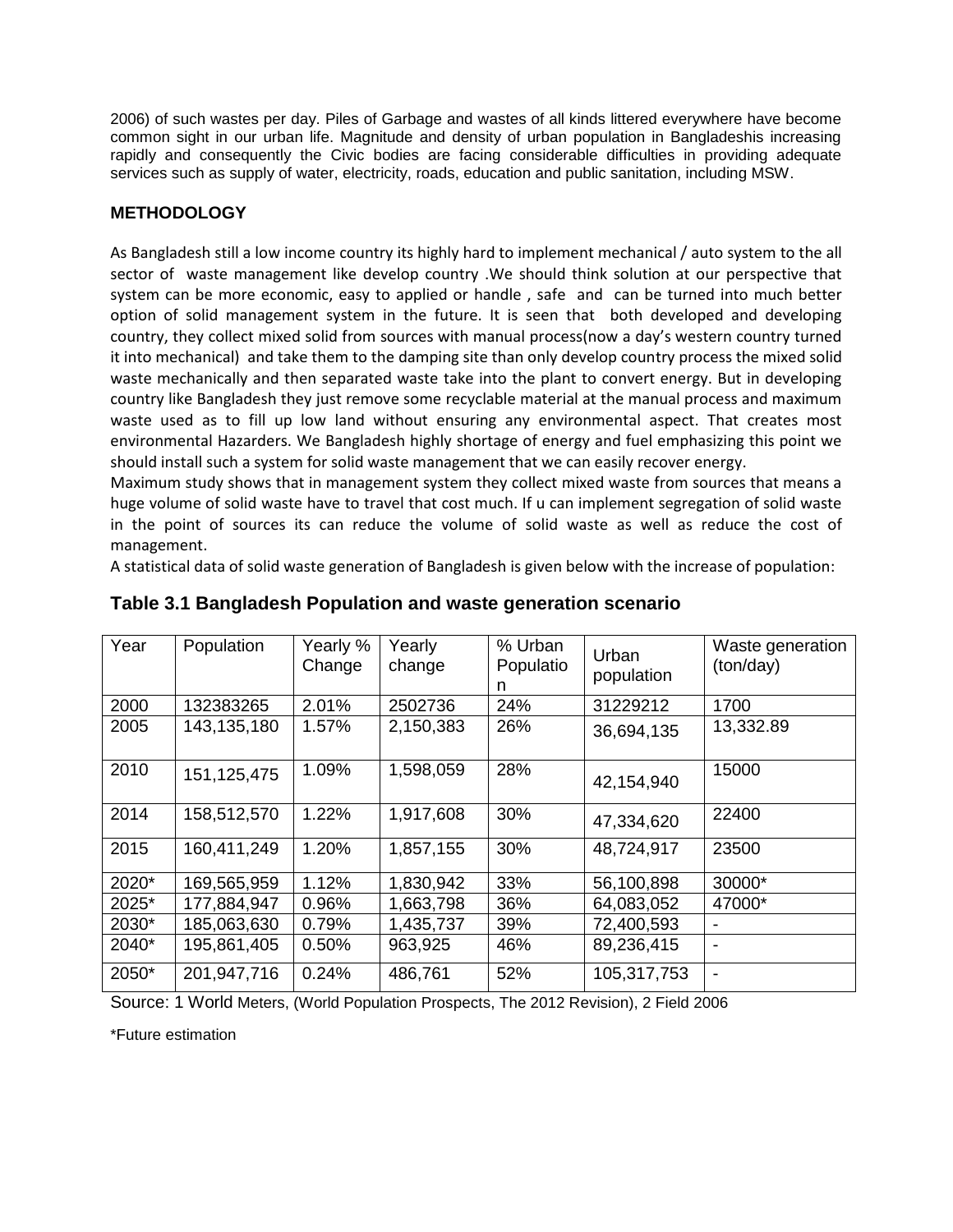





**Fig 3.2 Urban Population and Waste Generation, Bangladesh, 2005-2025**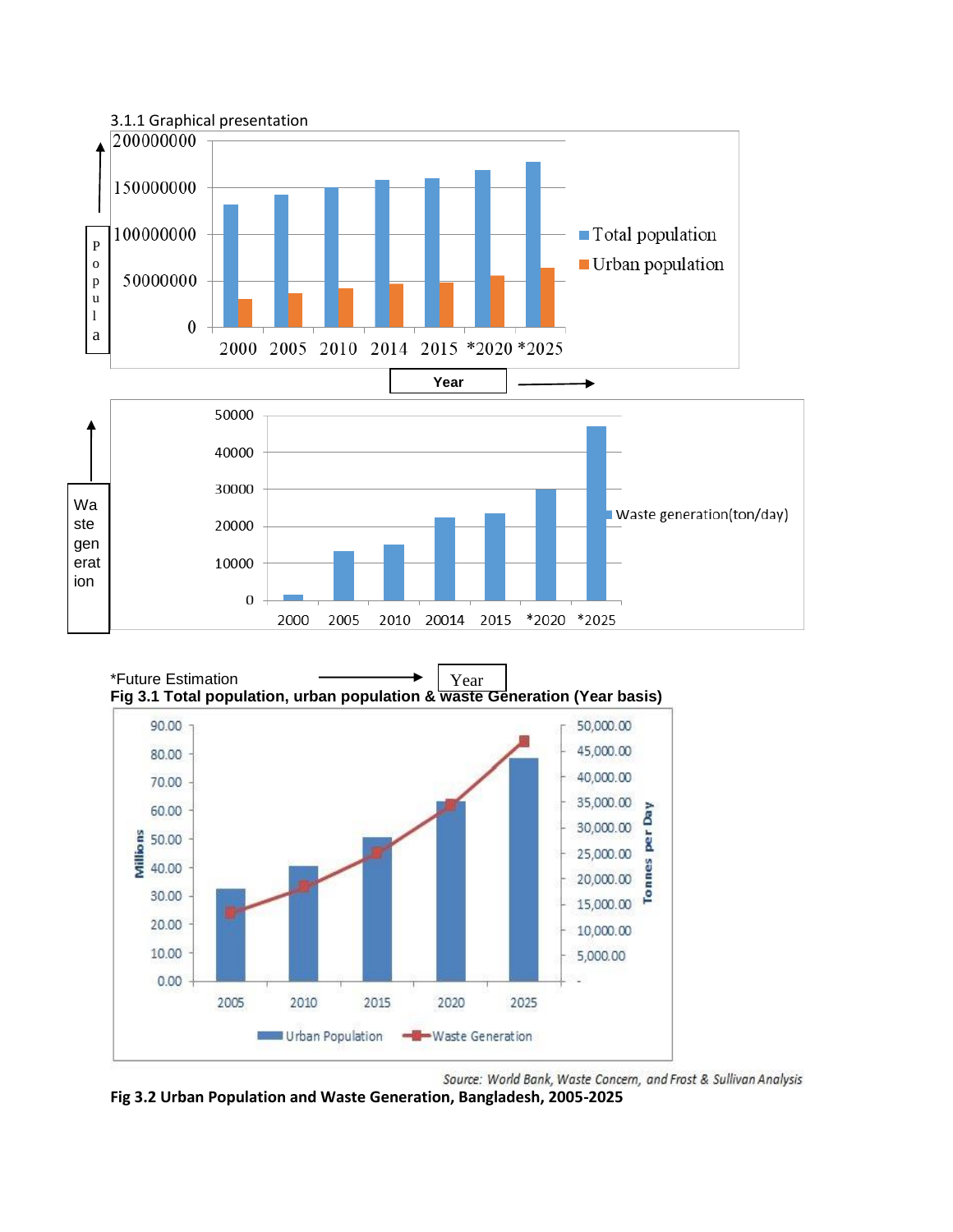| City/town             | <b>WGR</b><br>(kg/cap/<br>day) | Estimated<br>populatio<br>n<br>(2005) | Total<br>populatio<br>n (2005) | TWG(ton/day)<br>Dry<br>season | Wet<br>season  | Avg<br>TWG<br>(ton/day |
|-----------------------|--------------------------------|---------------------------------------|--------------------------------|-------------------------------|----------------|------------------------|
| <b>Dhaka</b>          | 0.56                           | 6116731                               | 6728404                        | 3767.91                       | 5501.14        | 4634.52                |
| Chittagong            | 0.48                           | 2383725                               | 2622098                        | 1258.61                       | 1837.57        | 1548.09                |
| Rajshahi              | 0.3                            | 425798                                | 468378                         | 140.51                        | 205.15         | 172.83                 |
| Khulna                | 0.27                           | 879422                                | 967365                         | 261.19                        | 381.34         | 321.26                 |
| <b>Barisal</b>        | 0.25                           | 397281                                | 437009                         | 109.25                        | 159.51         | 134.38                 |
| Sylhet                | 0.3                            | 351724                                | 386896                         | 116.07                        | 169.46         | 142.76                 |
| Pourashavas           | 0.25                           | 13831187                              | 15214306                       | 3803.58                       | 5553.22        | 4678.40                |
| OtherUrban<br>Centers | 0.15                           | 8379647                               | 9217612                        | 1382.64                       | 2018.66        | 1700.65                |
| Total                 | 0.41                           | 32765516                              | 36042067                       | 10839.7                       | 15826.0        | 13332.8                |
|                       | (Avg)                          |                                       |                                | 5                             | 4              | 9                      |
|                       |                                |                                       |                                |                               |                |                        |
| Total                 | 0.41                           | 3276551                               | 3604206                        | 10839.7                       | 15826.0        | 13332.8                |
|                       | (Avg)                          | 6                                     | 7                              | 5                             | $\overline{4}$ | 9                      |

Table 3.2 Total Waste generation in urban areas of Bangladesh (2005)

\*WGR= Waste Generation Rate,\*\* Including 10% increase for floating population,\*\*\*TWG= Total Waste Generation, which increases 46% in wet season from dry season

Source: 1JICA (2005), 2Chittagong City Corporation, 3Field Survey, 4Sinha (2000), 5Field Survey, 6Sylhet City Corporation,

From the Field Survey it is found that total waste generated in the urban areas of Bangladesh per day is 13,332.89 tons. Based on the total estimated urban population of the year 2005, per capita waste generation rate is computed as 0.41 kg/capita/day.



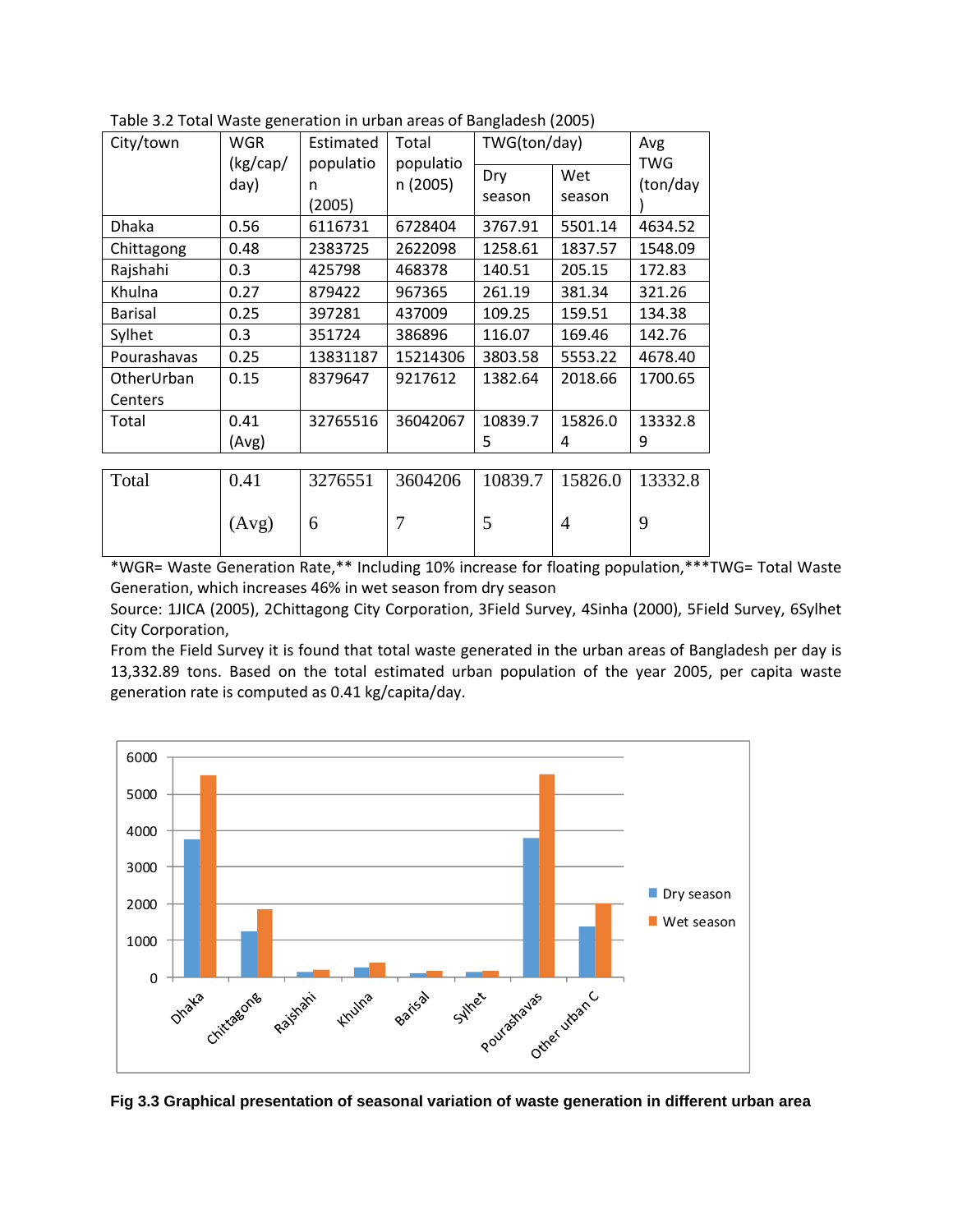| Contents         | Low income | Medium income | High income |
|------------------|------------|---------------|-------------|
| Organic          | 40 to 85   | 20 to 65      | 20 to 30    |
| (putrecible), %  |            |               |             |
| Paper, %         | 1 to 10    | 15 to 30      | 15 to 40    |
| Plastics, %      | 1 to 5     | $2$ to 6      | 2 to 10     |
| Metal, %         | 1 to 5     | 1 to 5        | 3 to 13     |
| Glass, %         | 1 to 10    | 1 to 10       | 4 to 10     |
| Rubber,          | 1 to $5$   | 1 to $5$      | 2 to 10     |
| leather, etc., % |            |               |             |
| Other, %         | 15 to 60   | 15 to 50      | 2 to 10     |
| Moisture         | 40 to 80   | 40 to 60      | 5 to 20     |
| content, %       |            |               |             |

Table 3.3 Relative Composition of waste (By income)

Source : (INTOSAI working group on environmental auditing, 2002)



High organic matter>>(more than 70%)

High moisture content>>(more than 50%)

Source : Country Presentation Bangladesh 2<sup>nd</sup> Meeting of the Regional 3R Forum in Asia 4-6 October 2010Kuala Lumpur, Malaysia

# **Fig 3.4 Average Physical Composition of Urban Solid Waste In Bangladesh**

## **3.1 Present waste management system**

In Bangladesh though present practice of MSW is not sufficient and effective but its getting develop day by day .Now a day's almost every big city like Dhaka city corporation both north & south established community based waste collection system .In this process community crews collect mixed waste from source by rickshaw or Hand trolley and take into the container or dustbin or local dumping site mostly situated beside main road ,and then city corporation or Municipal workers collect these waste ,loaded them and transfered to the final dumping site. Flow chart & picture shared below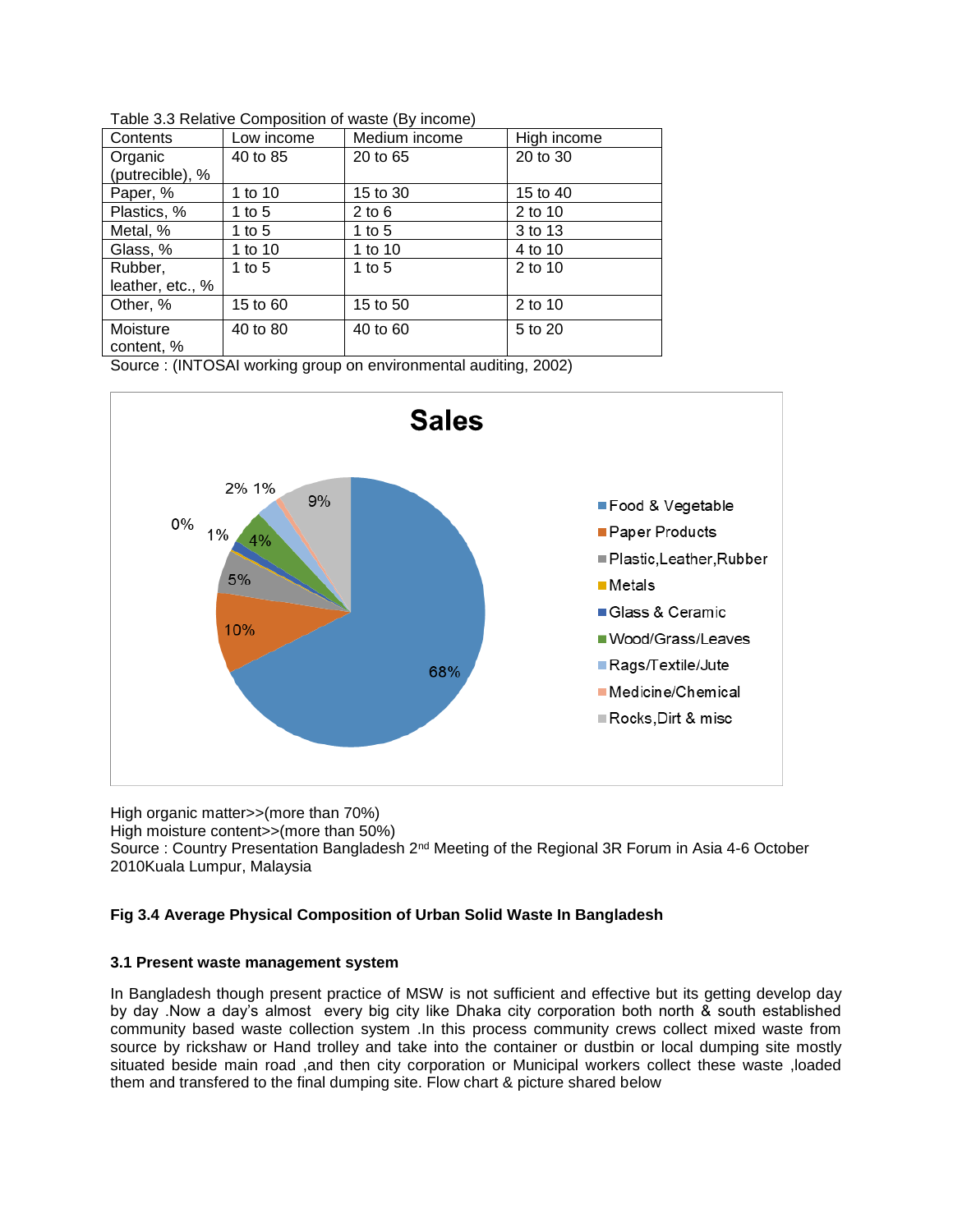#### **3.1.1 Present waste management flow chart**



#### **3.1.2 Present waste management hierarchy (poor practice)**



It has been found that in our present waste management process recyclable inorganic waste is collected for recycling between the secondary collection points and the secondary waste collection truck by waste pickers (popularly known as tokais) and municipal workers and it ranges between 4.29% to 11.19% of the collected waste while at landfill site collection of waste for recycling by landfill tokais is between 0.22- 1.22%. Total recycling of inorganic waste in the study areas varies between

4.55% to 12.41% of the generated waste whereas the total amount of inorganic waste varies between 12.13% to 28.30% in the waste stream of the study area. This means that between 37.5% to 44% of the inorganic waste is recycled while major portion remains un-recycled due to the fact the inorganic waste at the landfill site becomes too soiled for recycling by the informal sector.Whatever we see again that almost 75 percent waste from total waste generation are remain unproductive which used for low land fill .As Bangladesh situated in tropical region and waste moisture is nearly 50% its will causes the contamination of source ofwater as well as great hazarders for environment.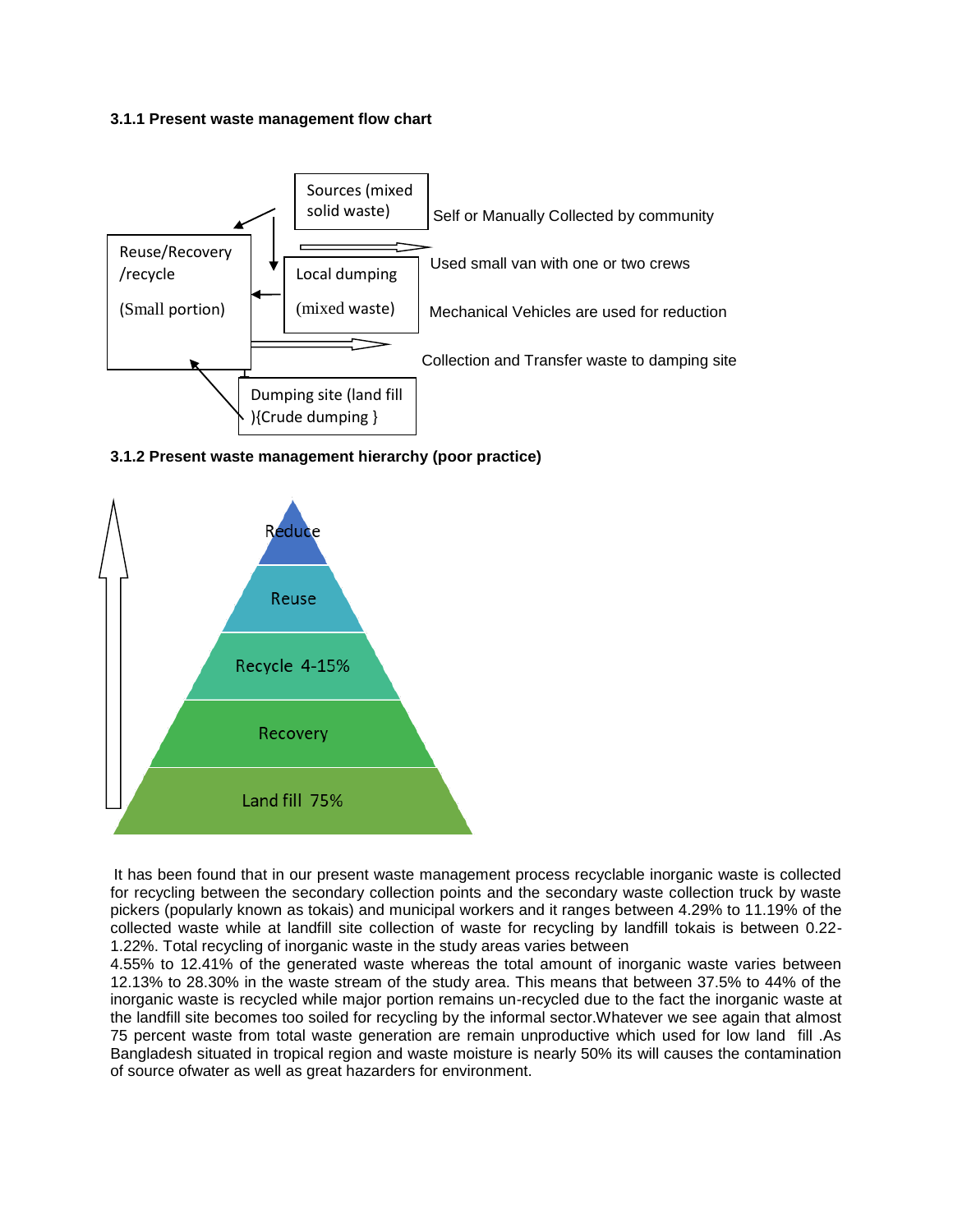#### **3.2 Our Proposed waste management system**

Our proposed System has three part as like existing practice but difference is ,in our system we emphasize segregation of waste in source so that a systematic practice can be introduce as well as maximum waste can be reused ,recovered and recycled. As a result SWM cost will be reduce since municipal authority have to deal with low volume waste including transfer to the final disposal site. On the other hand both people and government can make revenue by selling compost, bio-gas or electricity. Even environment can be kept sound.

Now in below we will discuss how our proposed system work and for that we divided our system in three part

1. Source

- 2. Local dumping
- 3. Final dumping

**1. Source:** In source we can used 2 different bin for segregation of solid waste based on compostable and non-compostable and in future we can use 3 bin. Bin can be coloured for easy understanding of general people. For compostable colour will be green and for non-compostable colour will be blue .In future we can introduce another bin for hazarders waste . Stored waste will be transferred by Improve van or 2 different van or a van with blue bag/bin. In our country perspective as nearly 80% waste are compostable, we can installed single unit bio-gas plant /compost plant .If it is not possible by individual we can do it community based then waste generation automatically will be reduce and maximum problem (like cost of operation, buying improved van or installing improve local dumping site) of this system will be solved. If waste have to be transport to the local site and cant possible to used improved van we can used bag for non-compostable waste so that informal sector can easily take recyclable waste.



Picture : Improved Rickshaw Van

**2. Local Dumping:** In this part major portion of recyclable or recoverable waste will be collect by informal sector or tokies as waste is segregated. Segregated compostable waste directly have gone to the compost or bio-gas plant and no compostable to the electricity generation plant. In this process 90% waste from total generation of waste will be reduce. Present transportation system is well enough for this system

## **DATA COLLECTION AND ANALYSIS**

4.1 Estimation of unit solid waste generation rates per week for a residential area (based on load count analysis) :

Location: Uttara (sonargong jonopod )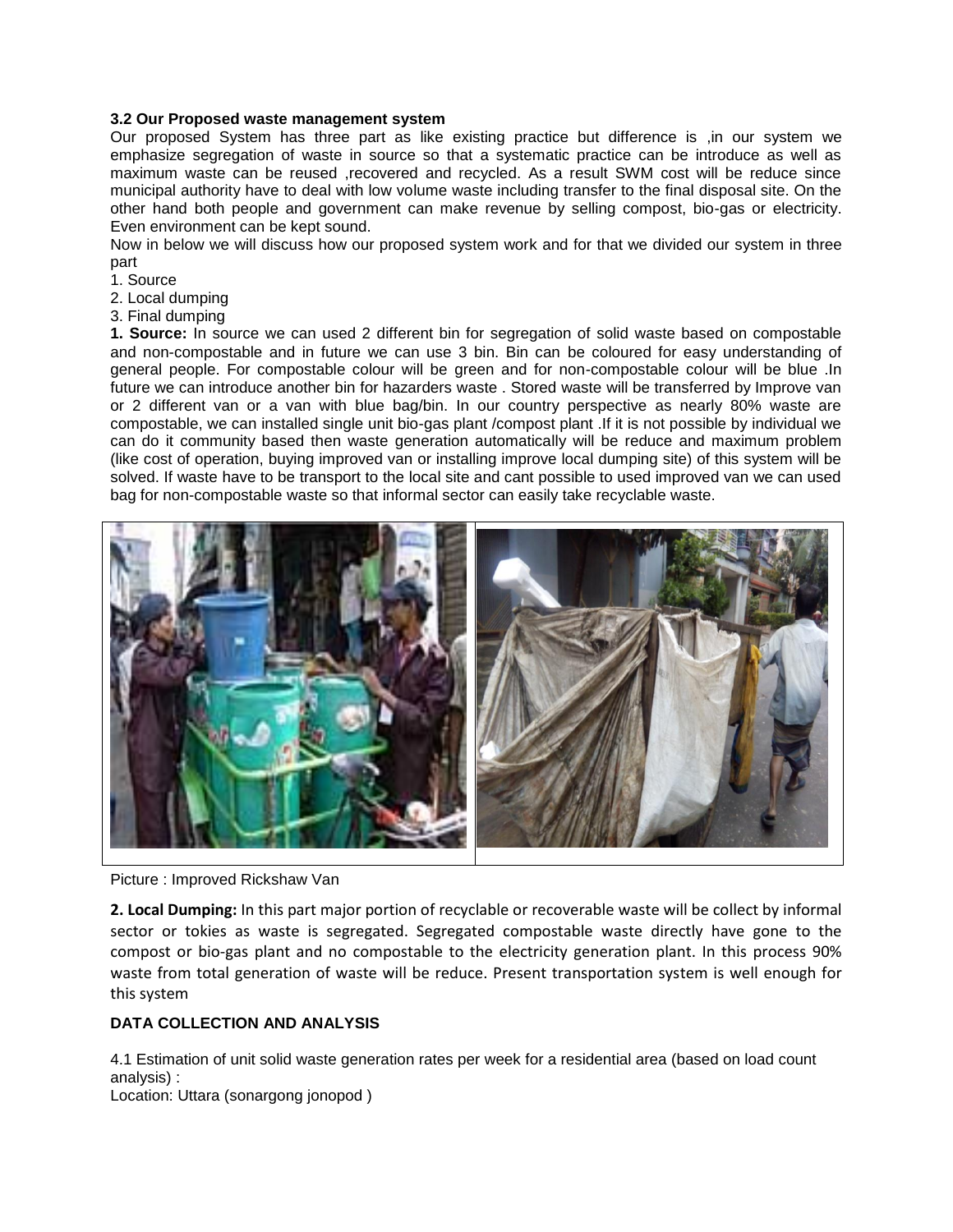| Sector | Population |
|--------|------------|
| 9      | 11121      |
| 10     | 11688      |
| 11     | 18935      |
| 12     | 10181      |
| 13     | 17335      |
| 14     | 15803      |
| Total  | 85063      |

Source : Dhaka Bureau of statistics 2011

Approximate population of the area = 85063 No. of vans per week =  $32*8*7 = 1792$ Average volume of the van = 4.5 ft  $*$  3 ft  $*$  2.25 ft = 30.375 ft<sup>3</sup> Average weight of waste per van  $=$  400 kg Specific weight =  $13.17$  kg/ft<sup>3</sup> Observation period  $= 1$  week Total weight = 1792 \* 30.375 \* 13.17 = 716869.44 kg/wk So, Unit rate =  $\frac{716869.44 \ kg/wk}{(85063) * (7d/wk)}$ 

#### $= 1.20$  kg/capita/d **RESULTS AND DISCUSSIONS**

From Data analysis we got that waste generation rate in Uttara (Sector 9-11) is 1.20 kg/cap/day. We know that waste generation rate in Middle Income population ranged 0.8 to 1.5 kg/cap/day and we got 1.20 kg/cap/day .Uttara is for middle and upper middle class people and we see that data analysis satisfy the ranged.

From the graphical presentation of total population (including urban population) and waste generation with increasing yearly, it is observed that both population and waste generation increase with increasing of years. From graph, it is found that in 2025 the population will be more than 150 million and amount of waste generation will be more than 40000 ton/day.

From the Field Survey it is found that total waste generated in the urban areas of Bangladesh per day is 13,332.89 tons. Based on the total estimated urban population of the year 2005, per capita waste generation rate is computed as 0.41 kg/capita/day.

## **5.1 Conclusion**

Promotion of recycling of both Compostable and Non-compostable waste can reduce the cost of collection, transportation and disposal of waste. It is found in the study that suitable landfill area for waste disposal will hardly be available in near future if the current waste disposal practice continues. . In Bangladesh informal sector is contributing from 3% to 15% recycling of inorganic wastes. If waste recycling gets proper government attention and assistance and if operated in environmentally sound manner, the rate can be increased to meet the UNEP target. The rate of recycling can be further increased through practicing source separation, which needs substantial

awareness raising. Since around 74% of the total generated waste is compostable the amount of waste to be disposed in landfill can be significantly reduced by composting of organic waste. In some parts of the world like Europe, disposal of organic waste in landfill is going to be banned by the year 2010. In the United Nations Environment Programme (UNEP), 'waste reduction' is placed in the urban environmental accords with one of its recommended implementation action being 'zero waste to landfills and incinerators by 2040'. Action 6 of UNEP sets a target for reducing per capita waste disposal to landfill and incineration by 20% in 7 years through "user-friendly" recycling and composting programmes

In addition, revenue can be earned from the sale of compost. Furthermore, harnessing Clean Development Mechanism (CDM) financing through implementing composting project can generate US \$ 13.14 million per year from the sale of CERs. To improve the situation, there is a need for effective solid